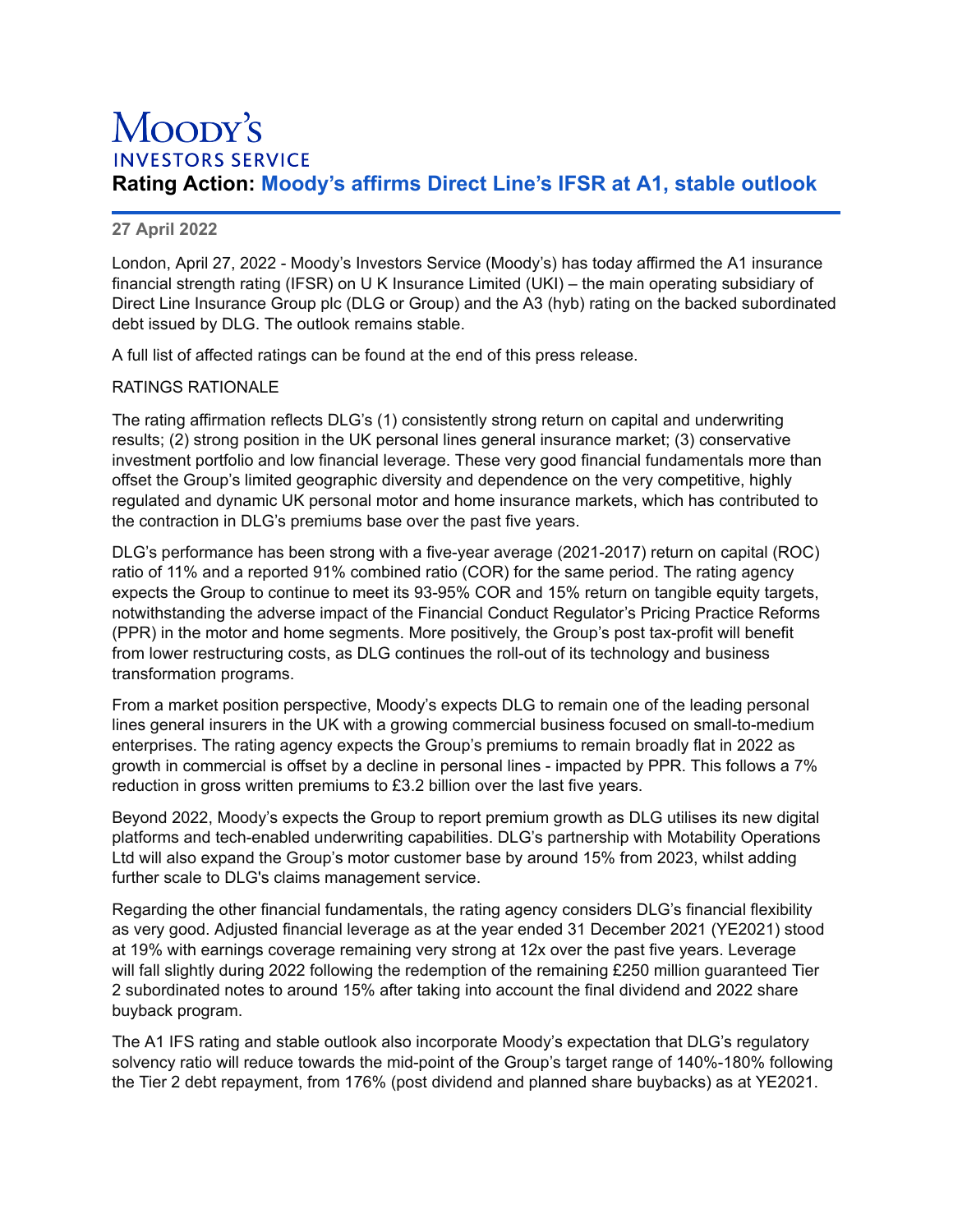# FACTORS THAT COULD LEAD TO AN UPGRADE OR DOWNGRADE OF THE RATINGS

Positive rating pressure could arise from a combination of: 1) enhanced capital adequacy with gross underwriting leverage below 2x and Solvency II coverage above 200%; 2) average ROC (Moody's definition) through the cycle above 15% and a reported combined ratio consistently around 90%; 3) adjusted financial leverage consistently below 10%; and 4) continued profitable development of nonmotor businesses.

Conversely, negative rating pressure could arise from: 1) a material reduction in premiums resulting in a material loss of market share; 2) average return on capital through the cycle below 8%; 3) adjusted financial leverage in excess of 25% with earnings coverage below 8x; and/or 4) meaningful deterioration in capital adequacy as reflected in the Group's Solvency II ratio falling sustainably below 160%.

LIST OF AFFECTED RATINGS

U K Insurance Limited:

..Affirmation:

Insurance financial strength rating, affirmed at A1

..Outlook Action:

Outlook remains Stable

Direct Line Insurance Group plc:

..Affirmation:

Backed subordinated debt rating, affirmed at A3 (hyb)

Subordinated debt rating, affirmed at Baa1 (hyb)

Preferred Stock Non-cumulative, affirmed at Baa3 (hyb)

..Outlook Action:

Outlook remains Stable

PRINCIPAL METHODOLOGY

The principal methodology used in these ratings was Property and Casualty Insurers Methodology published in September 2021 and available at [https://www.moodys.com/](https://www.moodys.com/researchdocumentcontentpage.aspx?docid=PBC_1254163) [researchdocumentcontentpage.aspx?docid=PBC\\_1254163](https://www.moodys.com/researchdocumentcontentpage.aspx?docid=PBC_1254163). Alternatively, please see the Rating Methodologies page on www.moodys.com for a copy of this methodology.

#### REGULATORY DISCLOSURES

For further specification of Moody's key rating assumptions and sensitivity analysis, see the sections Methodology Assumptions and Sensitivity to Assumptions in the disclosure form. Moody's Rating Symbols and Definitions can be found at: [https://www.moodys.com/](https://www.moodys.com/researchdocumentcontentpage.aspx?docid=PBC_79004) [researchdocumentcontentpage.aspx?docid=PBC\\_79004](https://www.moodys.com/researchdocumentcontentpage.aspx?docid=PBC_79004).

For ratings issued on a program, series, category/class of debt or security this announcement provides certain regulatory disclosures in relation to each rating of a subsequently issued bond or note of the same series, category/class of debt, security or pursuant to a program for which the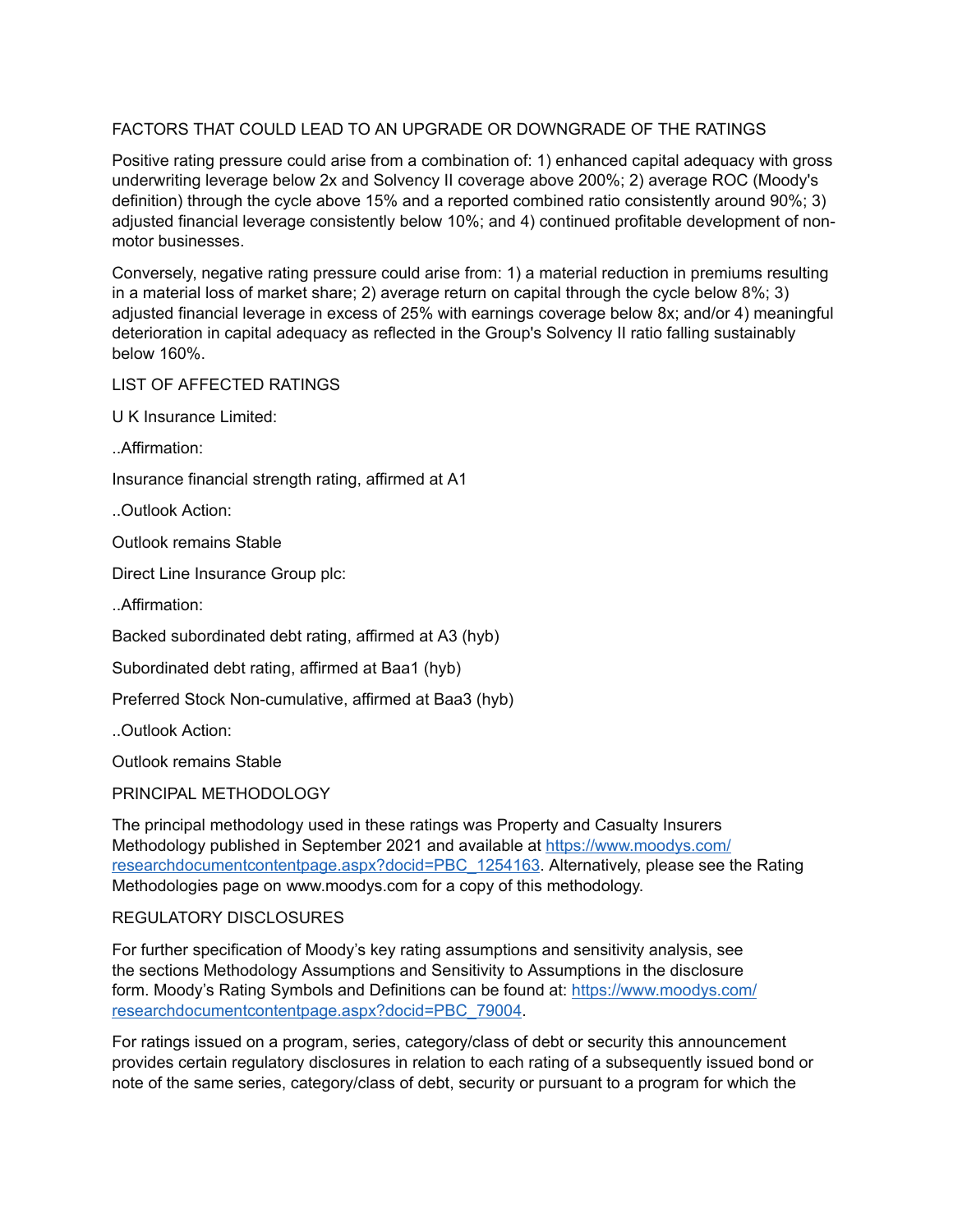ratings are derived exclusively from existing ratings in accordance with Moody's rating practices. For ratings issued on a support provider, this announcement provides certain regulatory disclosures in relation to the credit rating action on the support provider and in relation to each particular credit rating action for securities that derive their credit ratings from the support provider's credit rating. For provisional ratings, this announcement provides certain regulatory disclosures in relation to the provisional rating assigned, and in relation to a definitive rating that may be assigned subsequent to the final issuance of the debt, in each case where the transaction structure and terms have not changed prior to the assignment of the definitive rating in a manner that would have affected the rating. For further information please see the ratings tab on the issuer/entity page for the respective issuer on www.moodys.com.

For any affected securities or rated entities receiving direct credit support from the primary entity(ies) of this credit rating action, and whose ratings may change as a result of this credit rating action, the associated regulatory disclosures will be those of the guarantor entity. Exceptions to this approach exist for the following disclosures, if applicable to jurisdiction: Ancillary Services, Disclosure to rated entity, Disclosure from rated entity.

The ratings have been disclosed to the rated entity or its designated agent(s) and issued with no amendment resulting from that disclosure.

These ratings are solicited. Please refer to Moody's Policy for Designating and Assigning Unsolicited Credit Ratings available on its website www.moodys.com.

Regulatory disclosures contained in this press release apply to the credit rating and, if applicable, the related rating outlook or rating review.

Moody's general principles for assessing environmental, social and governance (ESG) risks in our credit analysis can be found at [http://www.moodys.com/researchdocumentcontentpage.aspx?](http://www.moodys.com/researchdocumentcontentpage.aspx?docid=PBC_1288235) [docid=PBC\\_1288235](http://www.moodys.com/researchdocumentcontentpage.aspx?docid=PBC_1288235).

The Global Scale Credit Rating on this Credit Rating Announcement was issued by one of Moody's affiliates outside the EU and is endorsed by Moody's Deutschland GmbH, An der Welle 5, Frankfurt am Main 60322, Germany, in accordance with Art.4 paragraph 3 of the Regulation (EC) No 1060/2009 on Credit Rating Agencies. Further information on the EU endorsement status and on the Moody's office that issued the credit rating is available on www.moodys.com.

Please see www.moodys.com for any updates on changes to the lead rating analyst and to the Moody's legal entity that has issued the rating.

Please see the ratings tab on the issuer/entity page on www.moodys.com for additional regulatory disclosures for each credit rating.

Helena Kingsley-Tomkins VP-Senior Analyst Financial Institutions Group Moody's Investors Service Ltd. One Canada Square Canary Wharf London United Kingdom JOURNALISTS: 44 20 7772 5456 Client Service: 44 20 7772 5454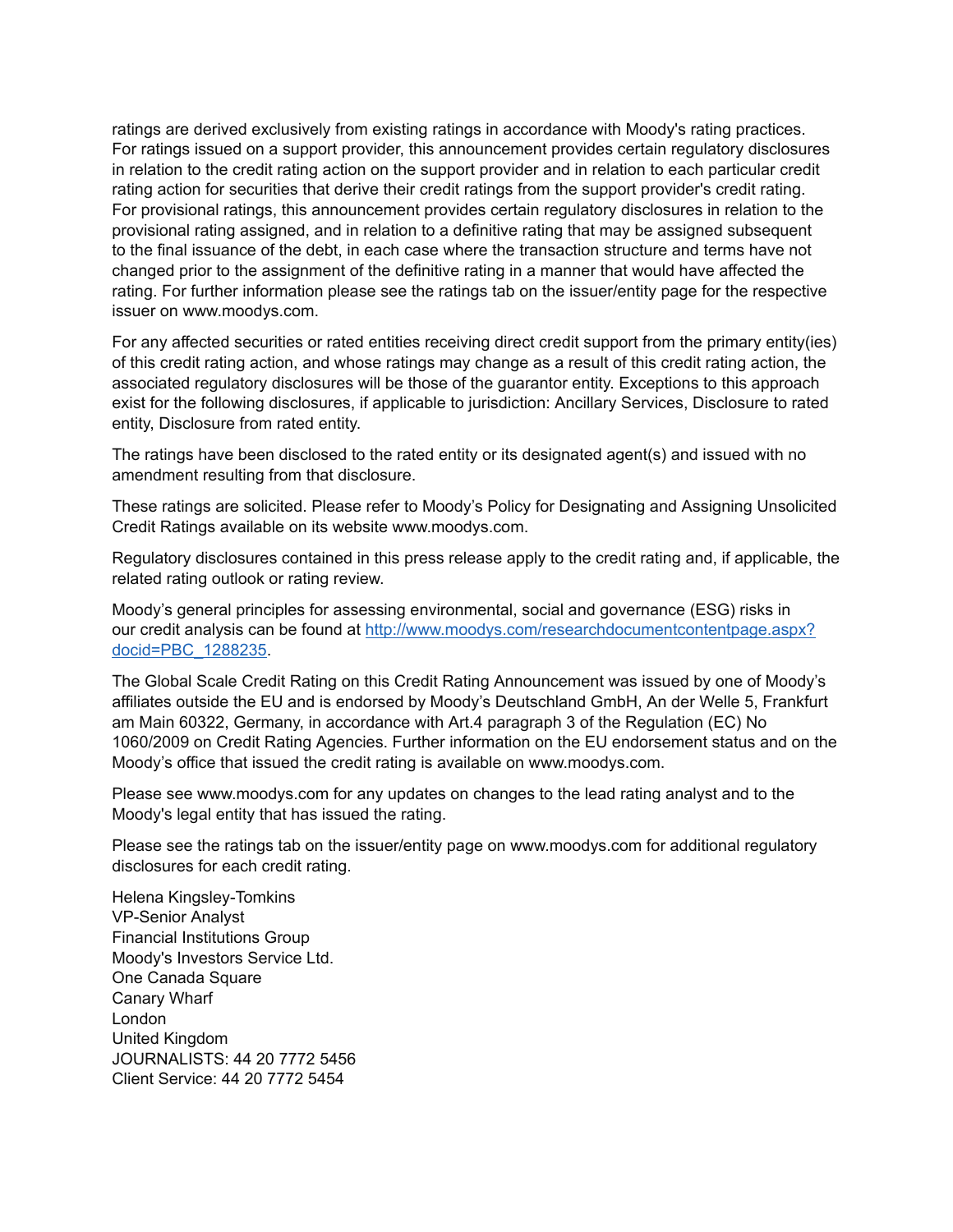Simon James Robin Ainsworth Associate Managing Director Financial Institutions Group JOURNALISTS: 44 20 7772 5456 Client Service: 44 20 7772 5454

Releasing Office: Moody's Investors Service Ltd. One Canada Square Canary Wharf London, E14 5FA United Kingdom JOURNALISTS: 44 20 7772 5456 Client Service: 44 20 7772 5454



© 2022 Moody's Corporation, Moody's Investors Service, Inc., Moody's Analytics, Inc. and/or their licensors and affiliates (collectively, "MOODY'S"). All rights reserved.

**CREDIT RATINGS ISSUED BY MOODY'S CREDIT RATINGS AFFILIATES ARE THEIR CURRENT OPINIONS OF THE RELATIVE FUTURE CREDIT RISK OF ENTITIES, CREDIT COMMITMENTS, OR DEBT OR DEBT-LIKE SECURITIES, AND MATERIALS, PRODUCTS, SERVICES AND INFORMATION PUBLISHED BY MOODY'S (COLLECTIVELY, "PUBLICATIONS") MAY INCLUDE SUCH CURRENT OPINIONS. MOODY'S DEFINES CREDIT RISK AS THE RISK THAT AN ENTITY MAY NOT MEET ITS CONTRACTUAL FINANCIAL OBLIGATIONS AS THEY COME DUE AND ANY ESTIMATED FINANCIAL LOSS IN THE EVENT OF DEFAULT OR IMPAIRMENT. SEE APPLICABLE MOODY'S RATING SYMBOLS AND DEFINITIONS PUBLICATION FOR INFORMATION ON THE TYPES OF CONTRACTUAL FINANCIAL OBLIGATIONS ADDRESSED BY MOODY'S CREDIT RATINGS. CREDIT RATINGS DO NOT ADDRESS ANY OTHER RISK, INCLUDING BUT NOT LIMITED TO: LIQUIDITY RISK, MARKET VALUE RISK, OR PRICE VOLATILITY. CREDIT RATINGS, NON-CREDIT ASSESSMENTS ("ASSESSMENTS"), AND OTHER OPINIONS INCLUDED IN MOODY'S PUBLICATIONS ARE NOT STATEMENTS OF CURRENT OR HISTORICAL FACT. MOODY'S PUBLICATIONS MAY ALSO INCLUDE QUANTITATIVE MODEL-BASED ESTIMATES OF CREDIT RISK AND RELATED OPINIONS OR COMMENTARY PUBLISHED BY MOODY'S ANALYTICS, INC. AND/OR ITS AFFILIATES. MOODY'S CREDIT RATINGS, ASSESSMENTS, OTHER OPINIONS AND PUBLICATIONS DO NOT CONSTITUTE OR PROVIDE INVESTMENT OR FINANCIAL ADVICE, AND MOODY'S CREDIT RATINGS, ASSESSMENTS, OTHER OPINIONS AND PUBLICATIONS ARE NOT AND DO NOT PROVIDE RECOMMENDATIONS TO PURCHASE, SELL, OR HOLD PARTICULAR SECURITIES. MOODY'S CREDIT RATINGS, ASSESSMENTS, OTHER OPINIONS AND PUBLICATIONS DO NOT COMMENT ON THE SUITABILITY OF AN INVESTMENT FOR ANY PARTICULAR INVESTOR. MOODY'S ISSUES ITS CREDIT RATINGS, ASSESSMENTS AND OTHER OPINIONS AND PUBLISHES ITS PUBLICATIONS WITH THE EXPECTATION AND UNDERSTANDING THAT EACH INVESTOR WILL, WITH DUE CARE, MAKE ITS OWN STUDY AND EVALUATION OF EACH SECURITY THAT IS UNDER CONSIDERATION FOR PURCHASE, HOLDING, OR SALE.**

**MOODY'S CREDIT RATINGS, ASSESSMENTS, OTHER OPINIONS, AND PUBLICATIONS ARE NOT INTENDED FOR USE BY RETAIL INVESTORS AND IT WOULD BE RECKLESS**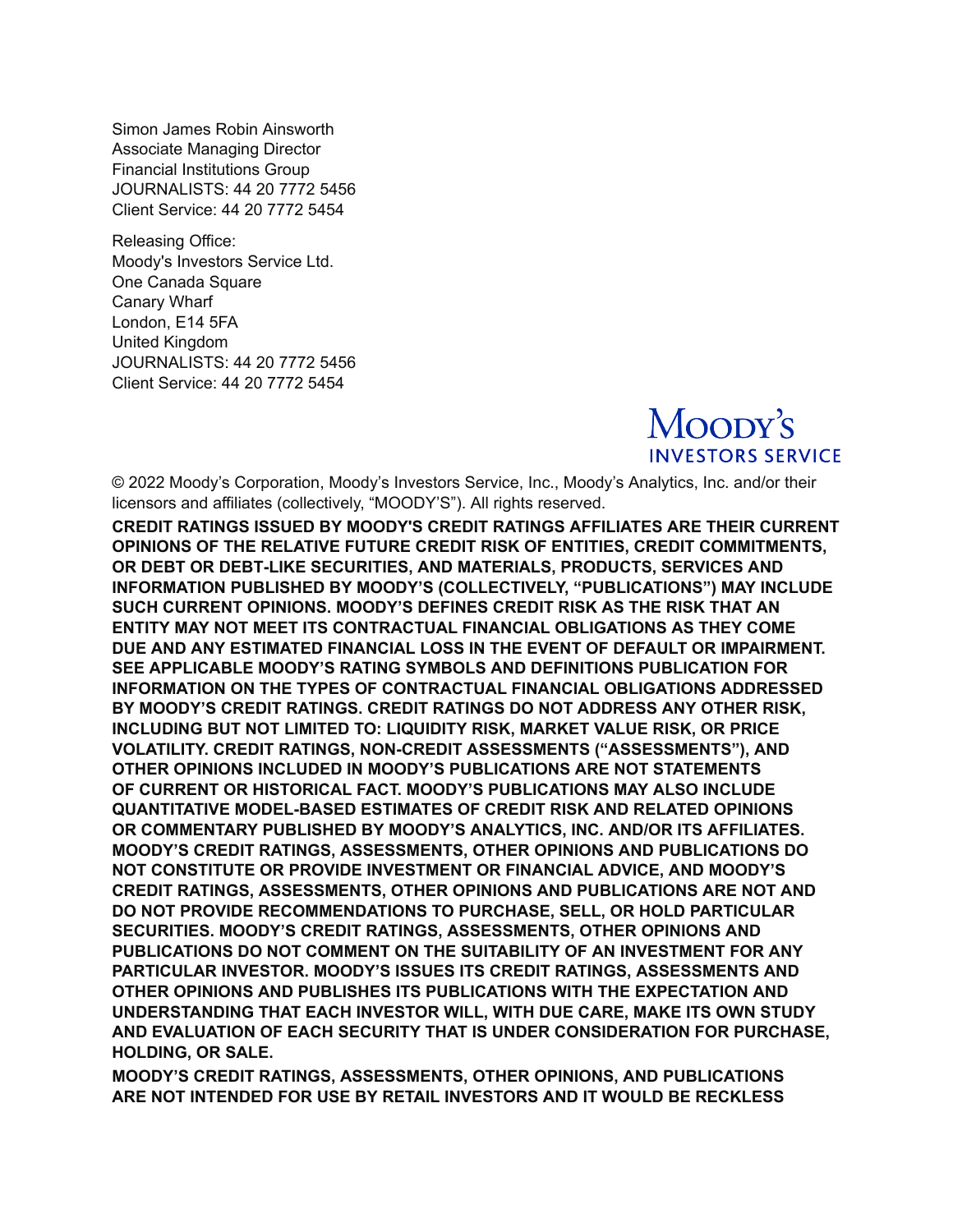# **AND INAPPROPRIATE FOR RETAIL INVESTORS TO USE MOODY'S CREDIT RATINGS, ASSESSMENTS, OTHER OPINIONS OR PUBLICATIONS WHEN MAKING AN INVESTMENT DECISION. IF IN DOUBT YOU SHOULD CONTACT YOUR FINANCIAL OR OTHER PROFESSIONAL ADVISER.**

ALL INFORMATION CONTAINED HEREIN IS PROTECTED BY LAW, INCLUDING BUT NOT LIMITED TO, COPYRIGHT LAW, AND NONE OF SUCH INFORMATION MAY BE COPIED OR OTHERWISE REPRODUCED, REPACKAGED, FURTHER TRANSMITTED, TRANSFERRED, DISSEMINATED, REDISTRIBUTED OR RESOLD, OR STORED FOR SUBSEQUENT USE FOR ANY SUCH PURPOSE, IN WHOLE OR IN PART, IN ANY FORM OR MANNER OR BY ANY MEANS WHATSOEVER, BY ANY PERSON WITHOUT MOODY'S PRIOR WRITTEN CONSENT. MOODY'S CREDIT RATINGS, ASSESSMENTS, OTHER OPINIONS AND PUBLICATIONS ARE NOT INTENDED FOR USE BY ANY PERSON AS A BENCHMARK AS THAT TERM IS DEFINED FOR REGULATORY PURPOSES AND MUST NOT BE USED IN ANY WAY THAT COULD RESULT IN THEM BEING CONSIDERED A BENCHMARK.

All information contained herein is obtained by MOODY'S from sources believed by it to be accurate and reliable. Because of the possibility of human or mechanical error as well as other factors, however, all information contained herein is provided "AS IS" without warranty of any kind. MOODY'S adopts all necessary measures so that the information it uses in assigning a credit rating is of sufficient quality and from sources MOODY'S considers to be reliable including, when appropriate, independent third-party sources. However, MOODY'S is not an auditor and cannot in every instance independently verify or validate information received in the rating process or in preparing its Publications.

To the extent permitted by law, MOODY'S and its directors, officers, employees, agents, representatives, licensors and suppliers disclaim liability to any person or entity for any indirect, special, consequential, or incidental losses or damages whatsoever arising from or in connection with the information contained herein or the use of or inability to use any such information, even if MOODY'S or any of its directors, officers, employees, agents, representatives, licensors or suppliers is advised in advance of the possibility of such losses or damages, including but not limited to: (a) any loss of present or prospective profits or (b) any loss or damage arising where the relevant financial instrument is not the subject of a particular credit rating assigned by MOODY'S.

To the extent permitted by law, MOODY'S and its directors, officers, employees, agents, representatives, licensors and suppliers disclaim liability for any direct or compensatory losses or damages caused to any person or entity, including but not limited to by any negligence (but excluding fraud, willful misconduct or any other type of liability that, for the avoidance of doubt, by law cannot be excluded) on the part of, or any contingency within or beyond the control of, MOODY'S or any of its directors, officers, employees, agents, representatives, licensors or suppliers, arising from or in connection with the information contained herein or the use of or inability to use any such information.

NO WARRANTY, EXPRESS OR IMPLIED, AS TO THE ACCURACY, TIMELINESS, COMPLETENESS, MERCHANTABILITY OR FITNESS FOR ANY PARTICULAR PURPOSE OF ANY CREDIT RATING, ASSESSMENT, OTHER OPINION OR INFORMATION IS GIVEN OR MADE BY MOODY'S IN ANY FORM OR MANNER WHATSOEVER.

Moody's Investors Service, Inc., a wholly-owned credit rating agency subsidiary of Moody's Corporation ("MCO"), hereby discloses that most issuers of debt securities (including corporate and municipal bonds, debentures, notes and commercial paper) and preferred stock rated by Moody's Investors Service, Inc. have, prior to assignment of any credit rating, agreed to pay to Moody's Investors Service, Inc. for credit ratings opinions and services rendered by it fees ranging from